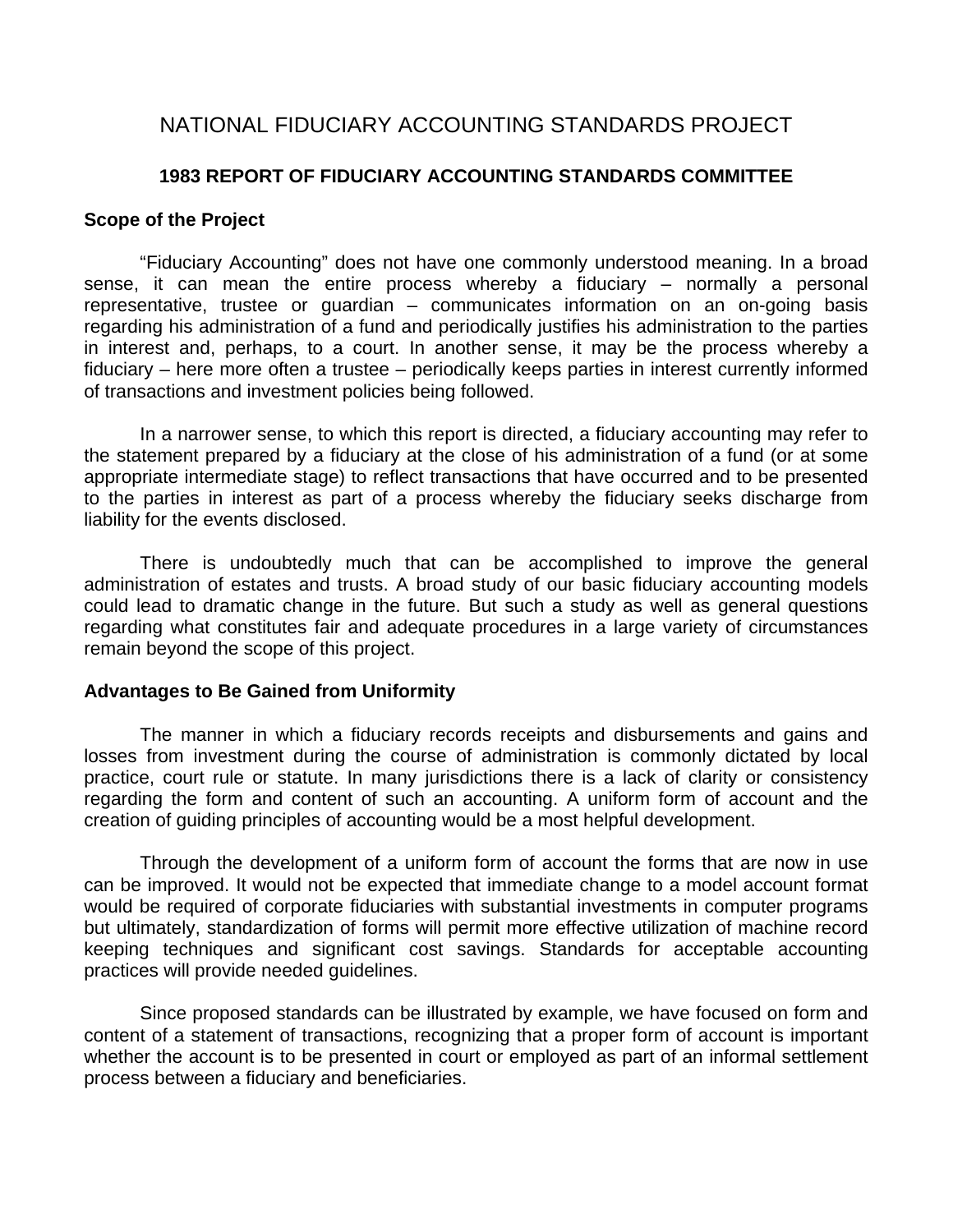## **Performance Accounting Distinguished**

 No effort has been made to standardize that kind of fiduciary accounting which is directed toward an analysis of the investment performance of a fund. Accounts of this type are often distributed to beneficiaries by corporate fiduciaries at regular intervals, generally one year or less, and contain statements of receipts, disbursements and assets on hand at the close of the period. The statement of assets customarily discloses additional information such as cost or tax basis, current market value, current yield expressed sometimes both in dollars and as a percentage of cost or market, and may show the distribution of investments among various categories such as bonds and stocks with subdivision of stocks by industry. These statements can be immensely valuable, both as an aid to the fiduciary in analyzing the structure of the portfolio, and for the information of beneficiaries. Indeed, because this form of report reflects and analyzes current investment policy, it may be described as more positive and forward looking than an unrationalized account of past transactions which is commonly used as a basis for discharge from responsibility for past acts. However, accountings of this type are fundamentally different in purpose from the traditional concept of discharge accounting by a fiduciary. There are inherent limitations that tend to restrict their use to professional institutionalized fiduciaries, and the need for establishment of standards appears to be less pressing than in the conventional area of discharge accounting.

# **Basic Objectives and General Standards of Fiduciary Accounting**

 The fundamental objective of an account should be to provide essential and useful information in a meaningful form to the parties interested in the accounting process. It is also important that the account should be sufficiently simple to enable its preparation without unreasonable expense to the fund, or undue distraction from the on-going administration of the estate. Finally, although the parties should understand the nature of the accounting process and the need to protect their interests, the relationship of trust and confidence existing between the fiduciary and the beneficiaries is itself important and the account should not be presented in an adversary format that will unnecessarily impair this relationship.

# **Competing Goals**

 Maximum clarity, full disclosure and complete description and explanation of all events to be disclosed appear to be standards that all would accept. But, in combination, they may present many difficulties. For example, clarity may be obscured by the detail that is required for a disclosure that omits nothing. Full explanation of all investment decisions might produce a massive document that few beneficiaries would read. On balance, a set of flexible principles keyed to the standard of good faith supports the utmost protection of the parties and permits accounting standards to change and mature as circumstances require.

 Fiduciary accounts rarely will be identical. In addition to the predictable variables of the size and composition of the assets, the period covered and the position of those interested, the significance of particular issues in a controversy may be illuminated by special accounting treatment of some portion of a fund. This suggests that a fiduciary should have enough flexibility to state an account in the manner best adapted to the particular circumstances and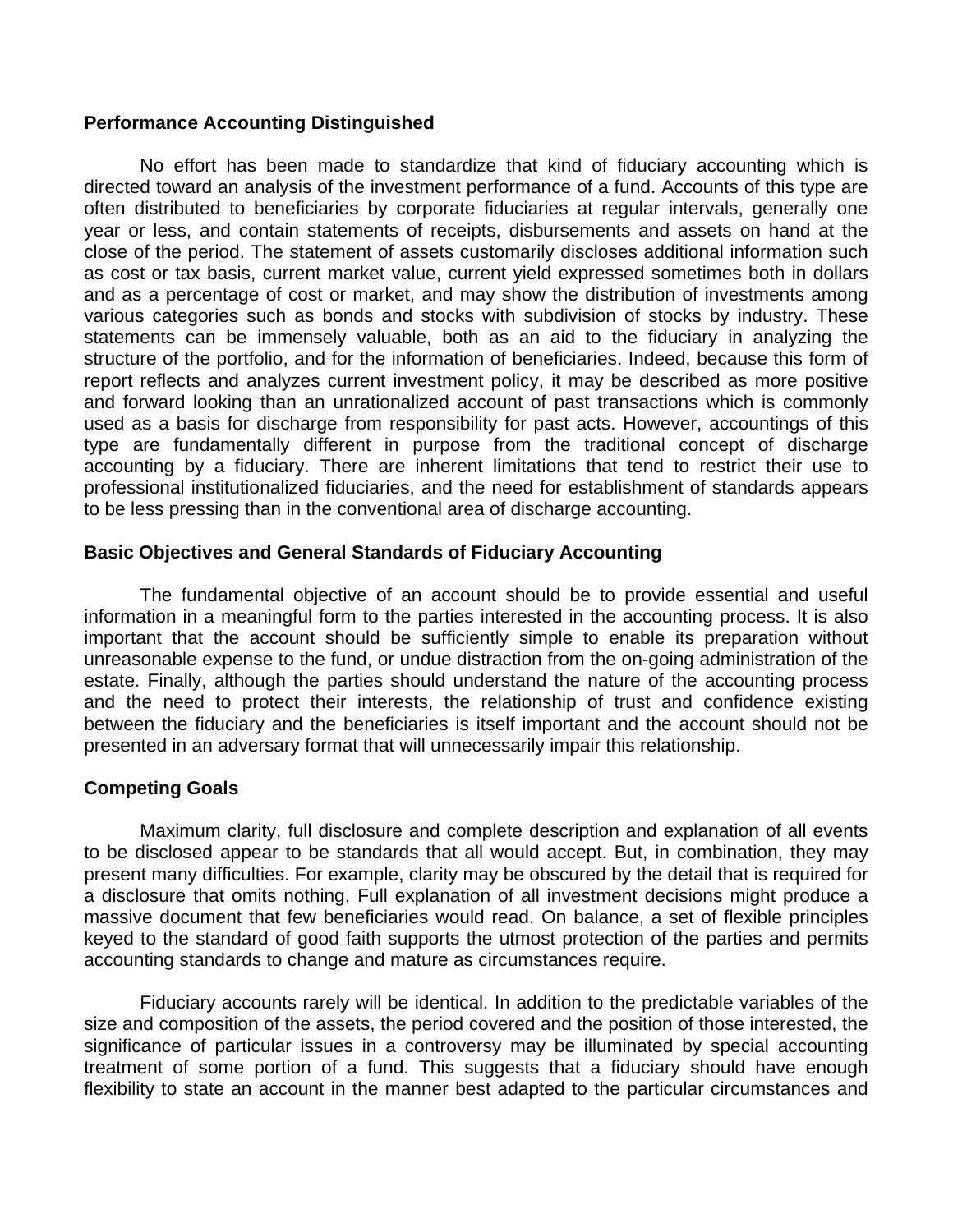discourages any effort to prescribe a totally rigid format. Accordingly, the following principles are suggested as general standards for fiduciary accounting.

#### **Model Accounts**

 Sample Executor's and Trustee's accounts are attached to illustrate the application of the suggested standards for fiduciary accounting.

#### **Fiduciary Accounting Principles**

 **I. Accounts should be stated in a manner that is understandable by persons who are not familiar with practices and terminology peculiar to the administration of estates and trusts.** 

#### **Commentary:**

 In order for an account to fulfill its basic function of communication, it is essential that it be stated in a manner that recognizes that the interested parties are not usually familiar with fiduciary accounts. It is neither practical nor desirable to require that accounts be tailored to meet individual disabilities of particular parties but any account should be capable of being understood by a person of average intelligence, literate in English, and familiar with basic financial terms who has read it with care and attention.

 Problems arising from terminology or style are usually a reflection of the fact that people who become versed in a particular form of practice tend to forget that terms which are familiar and useful to them may convey nothing to someone else or may even be affirmatively misleading. For example, the terms "debit" and "credit" are generally incomprehensible to people with no knowledge of bookkeeping and many people who are familiar with them in other contexts would assume that in the context of fiduciary accounting, the receipt of an item is a "credit" to the fund rather than a "debit" to the fiduciary.

 While the need for concise presentation makes a certain amount of abbreviation both acceptable and necessary, uncommon abbreviation of matters essential to an understanding of the account should be avoided or explained.

 No position is taken for or against the use of direct print-outs from machine accounting systems. The quality of the accounts produced by these systems varies widely in the extent to which they can be understood by persons who are not familiar with them. To endorse or object to a direct print-out because it is produced by machine from previously stored data would miss the essential point by focusing attention upon the manner of preparation rather than the product.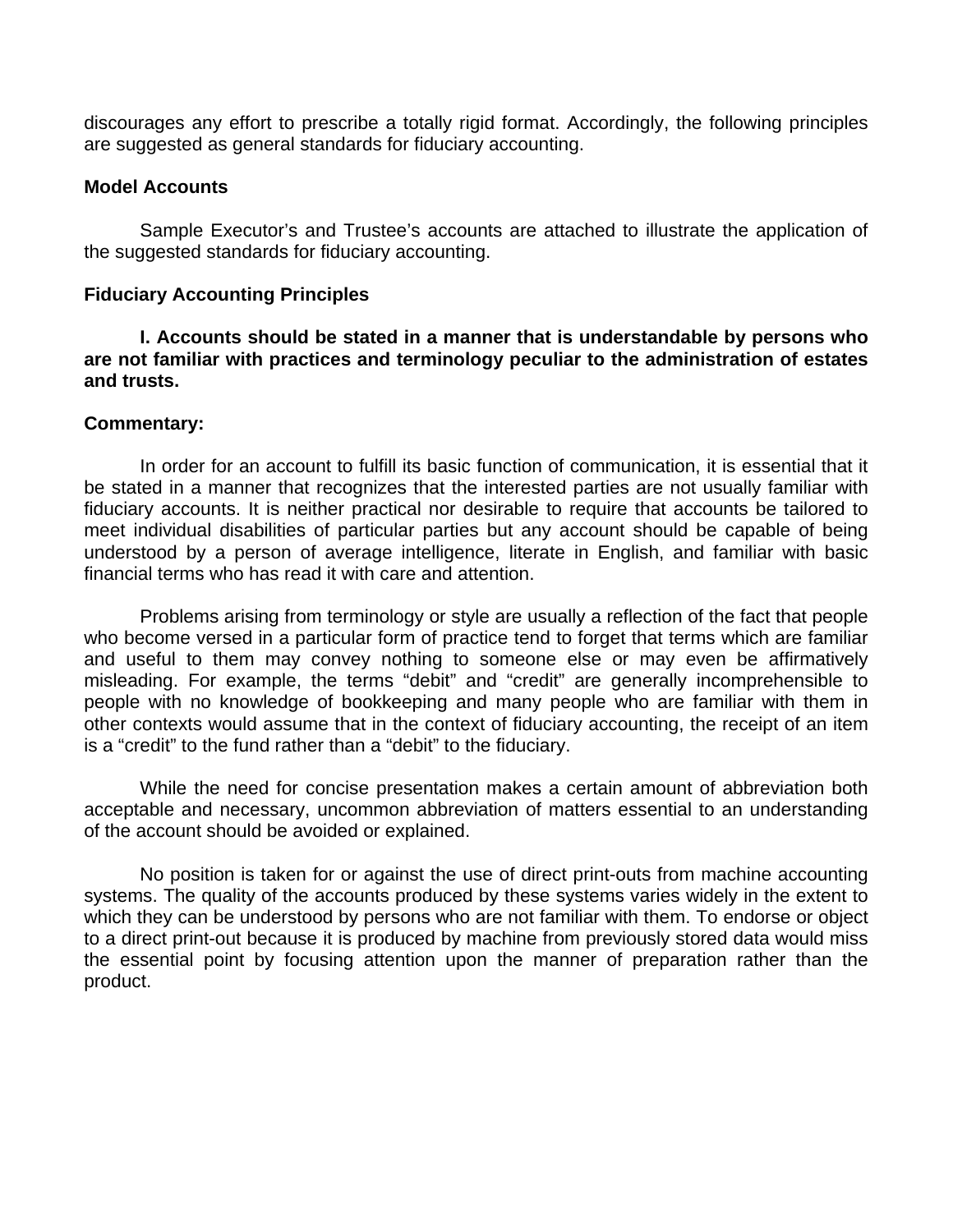**II. A fiduciary account shall begin with a concise summary of its purpose and content.** 

#### **Commentary:**

 Very few people can be expected to pay much attention to a document unless they have some understanding of its general purpose and its significance to them. Even with such an understanding, impressions derived from the first page or two will often determine whether the rest is read. The use that is made of these pages is therefore of particular significance.

 The cover page should disclose the nature and function of the account. While a complete explanation of the significance of the account and the effect of its presentation upon the rights of the parties is obviously impractical for inclusion at this point, there should be at least a brief statement identifying the fiduciary and the subject matter, noting the importance of examining the account and giving an address where more information can be obtained.

 It is assumed that the parties would also have enough information from other sources to understand the nature of their relationship to the fund (e.g., residuary legatee, life tenant, remainderman), the function of the account, and the obligation of the fiduciary to supply further relevant information upon request. It is also assumed that notice will be given of any significant procedural considerations such as limitation on the time within which objections must be presented. This would normally be provided by prior or contemporaneous memoranda, correspondence or discussions.

 A summary of the account shall also be presented at the outset. This summary, organized as a table of contents, shall indicate the order of the details presented in the account and shall show separate totals for the aggregate of the assets on hand at the beginning of the accounting period; transactions during the period; and the assets remaining on hand at the end of the period. Each entry in the summary shall be supported by a schedule in the account that provides the details on which the summary is based.

 **III. A fiduciary account shall contain sufficient information to put the interested parties on notice as to all significant transactions affecting administration during the accounting period.** 

## **Commentary:**

 The presentation of the information in an account shall allow an interested party to follow the progress of the fiduciary's administration of assets during the accounting period without reference to an inventory or earlier accounting that is not included in the current account.

 An account is not complete if it does not itemize assets on hand at the beginning of the accounting period.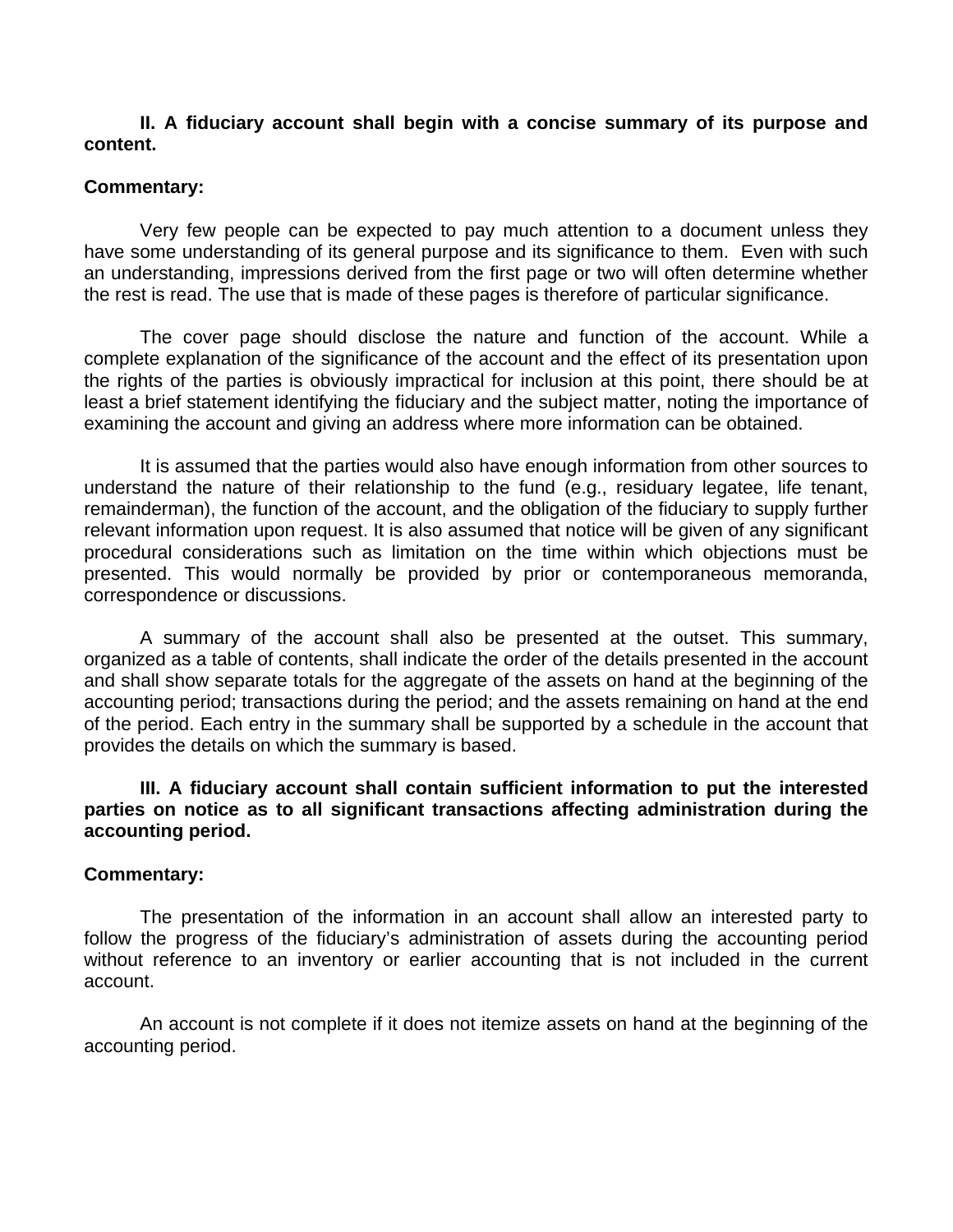## Illustrations:

 3.1 The first account for a decedent's estate or a trust should detail the items received by the fiduciary and for which he is responsible. It should not simply refer to the total amount of an inventory filed elsewhere or assets described in a schedule attached to a deed of trust.

 3.2 In later accounts for an estate or trust, the opening balance should not simply refer to the total value of principal on hand as shown in detail in the prior account, but should list each item separately.

 Instead of retyping the complete list of assets in the opening balance, the accountant may prefer to attach as an exhibit a copy of the inventory, closing balance from last account, etc., as appropriate.

 Transactions shall be described in sufficient detail to give interested parties notice of their purpose and effect. It should be recognized that too much detail may be counterproductive to making the account understandable. In accounts covering long periods or dealing with extensive assets, it is usually desirable to consolidate information. For instance, where income from a number of securities is being accounted for over a long period of time, a statement of the total dividends received on each security with appropriate indication of changes in the number of shares held will be more readily understandable and easier to check for completeness than a chronological listing of all dividends received.

 Although detail should generally be avoided for routine transactions, it will often be necessary to a proper understanding of an event that is somewhat out of the ordinary.

Illustrations:

3.3 Extraordinary appraisal costs should be shown separately and explained.

 3.4 Interest and penalties in connection with later filing of tax returns should be shown separately and explained.

 3.5 An extraordinary allocation between principal and income such as apportionment of proceeds of property acquired on forclosure should be separately stated and explained.

 3.6 Computation of a formula marital deduction gift involving non-probate assets should be explained.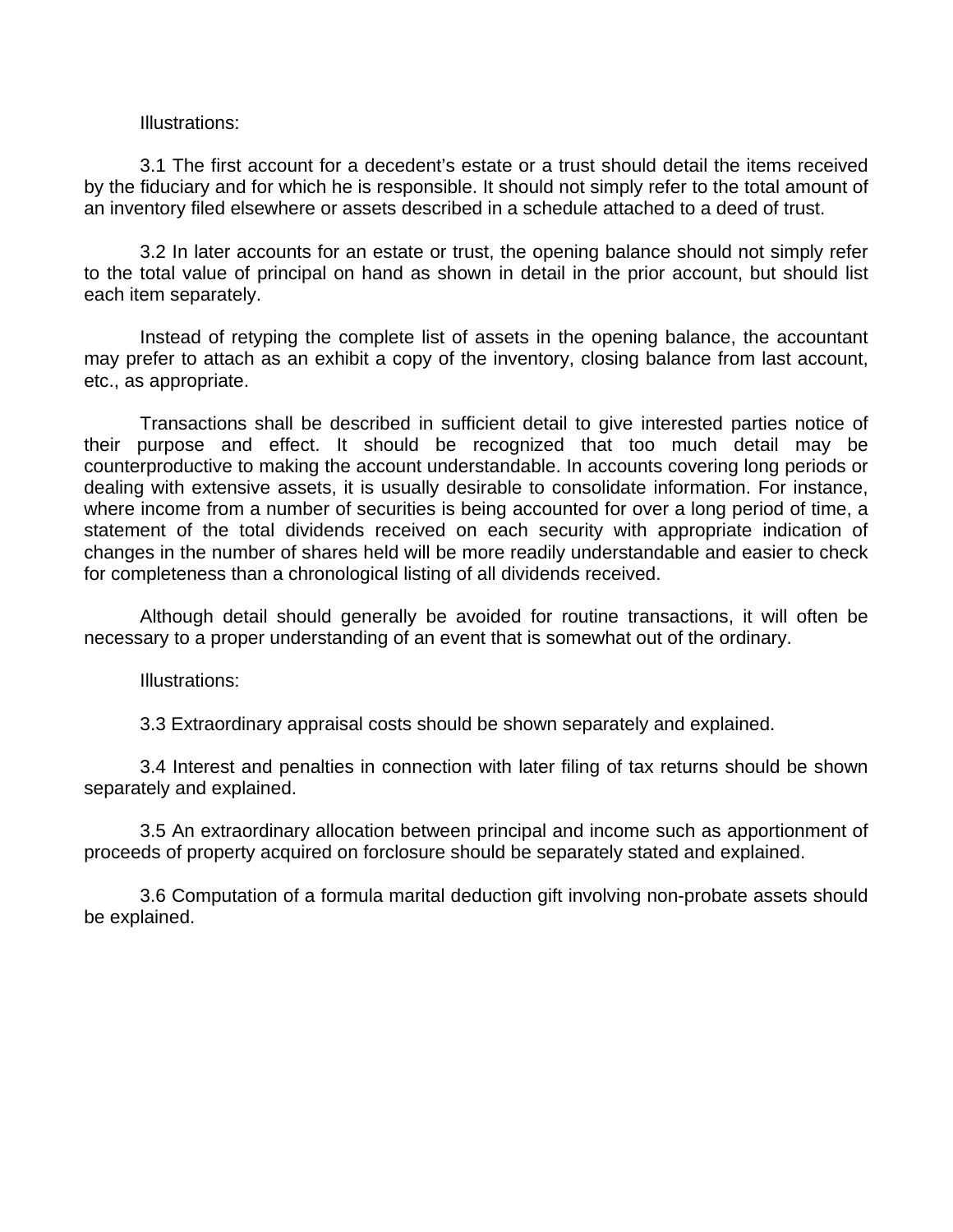# **IV. A fiduciary account shall include both carrying values—representing the value of assets at acquisition by the fiduciary—and current values at the beginning and end of the accounting period.**

## **Commentary:**

 In order for transactions to be reported on a consistent basis, an appropriate carrying value for assets must be chosen and employed consistently.

 The carrying value of an asset should reflect its value at the time it is acquired by the fiduciary (or a predecessor fiduciary). When such a value is not precisely determinable, the figure used should reflect a thoughtful decision by the fiduciary. For assets owned by a decedent, inventory values or estate tax values—generally reflective of date of death values would be appropriate. Assets received in kind by a trustee from a settlor of an inter-vivos trust should be carried at their value at the time of receipt. For assets purchased during the administration of the fund, cost would normally be used. Use of Federal income tax bases for carrying value is acceptable when basis is reasonably representative of real values at the time of acquisition. Use of tax basis as a carrying value under other circumstances could be affirmatively misleading to beneficiaries and therefore is not appropriate.

 In the Model Account, carrying value is referred to as "fiduciary acquisition value." The Model Account establishes the initial carrying value of assets as their value at date of death for inventoried assets, date of receipt for subsequent receipts and cost for investments.

Carrying value would not normally be adjusted for depreciation.

 Except for adjustments that occur normally under the accounting system in use, carrying values should generally be continued unchanged through successive accounts and assets should not be arbitrarily "written up" or "written down." In some circumstances, however, with proper disclosure and explanation, carrying value may be adjusted.

## Illustrations:

 4.1 Carrying values based on date of death may be adjusted to reflect changes on audit of estate or inheritance tax returns.

 4.2 Where appropriate under applicable local law, a successor fiduciary may adjust the carrying value of assets to reflect values at the start of his administration.

 4.3 Assets received in kind in satisfaction of a pecuniary legacy should be carried at the value used for purposes of distribution.

 Though essential for accounting purposes, carrying values are commonly misunderstood by laymen as being a representation of actual values. To avoid this, the account should include both current values and carrying values.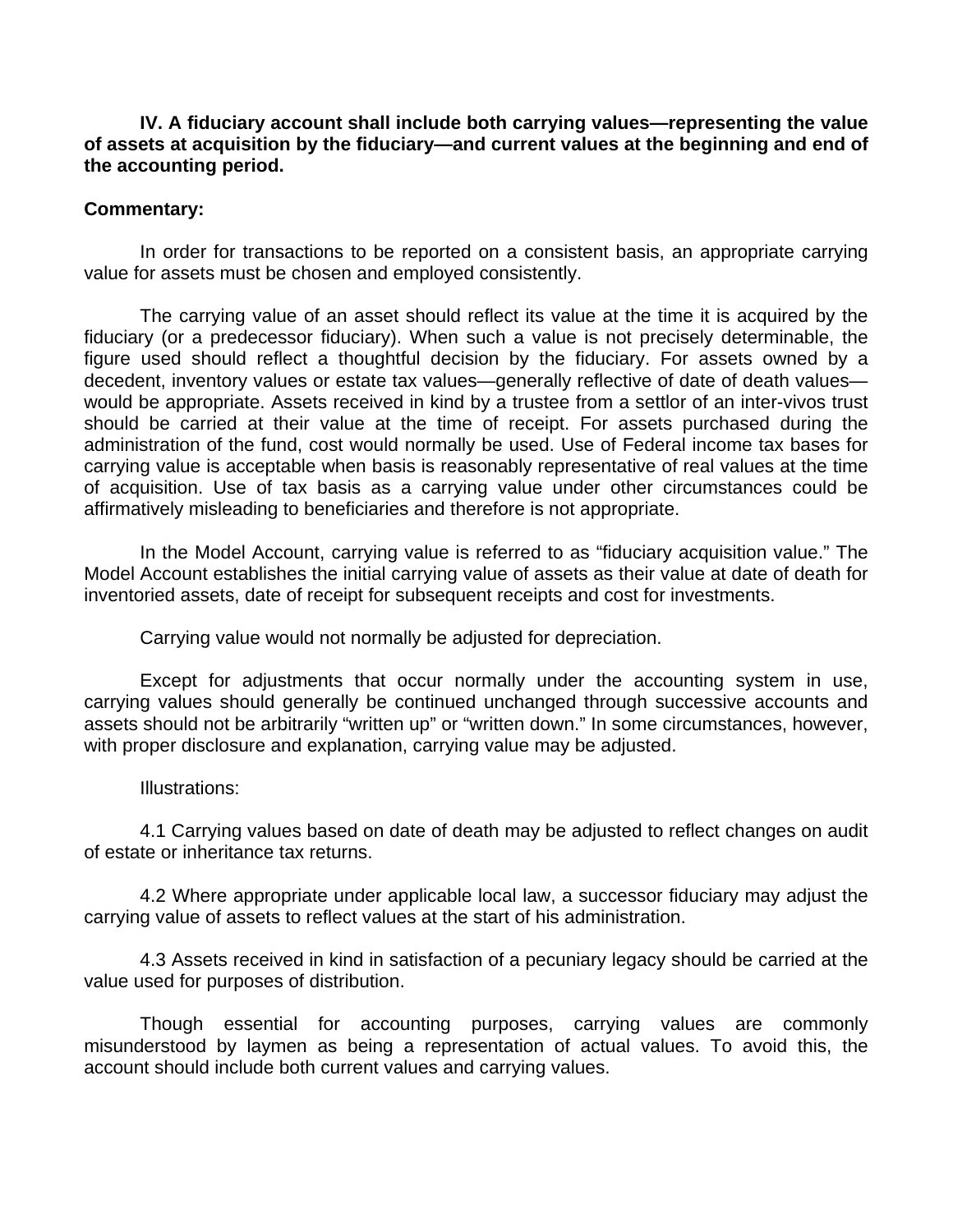The value of assets at the beginning and ending of each accounting period is necessary information of the evaluation of investment performance. Therefore, the account should show current values at the start of the period for all assets whose carrying values were established in a prior accounting period.

#### Illustrations:

 4.4 The opening balance of the first account of a testamentary trustee will usually contain assets received in kind from the executor. Unless the carrying value was written up at the time of distribution (e.g., 4.2 or 4.3 supra) these assets will be carried at a value established during the executor's administration. The current value at the beginning of the accounting period should also be shown.

 4.5 An executor's first account will normally carry assets at inventory (date of death) values or cost. No separate listing of current values at the beginning of the accounting period is necessary.

 Current values should also be shown for all assets on hand at the close of the accounting period. The date on which current values are determined shall be stated and shall be the last day of the accounting period, or a date as close thereto as reasonably possible.

 Current values should be shown in a column parallel to the column of carrying values. Both columns should be totalled.

 In determining current values for assets for which there is no readily ascertainable current value, the source of the value stated in the account shall be explained. The fiduciary shall make a good faith effort to determine realistic values but should not be expected to incur expenses for appraisals or similar costs when there is no reason to expect that the resulting information will be of practical consequence to the administration of the estate or the protection of the interests of the parties.

#### Illustrations:

 4.6 When an asset is held under circumstances that make it clear that it will not be sold (e.g., a residence held for use of a beneficiary) the fiduciary's estimate of value would be acceptable in lieu of an appraisal.

 4.7 Consideration such as a pending tax audit or offer of the property for sale may indicate the advisability of not publishing the fiduciary's best estimate of value. In such circumstances, a statement that value was fixed by some method such as "per company books", "formula under buy-sell agreement", "300% of assessed value" would be acceptable, but the fiduciary would be expected to provide further information to interested parties upon request.